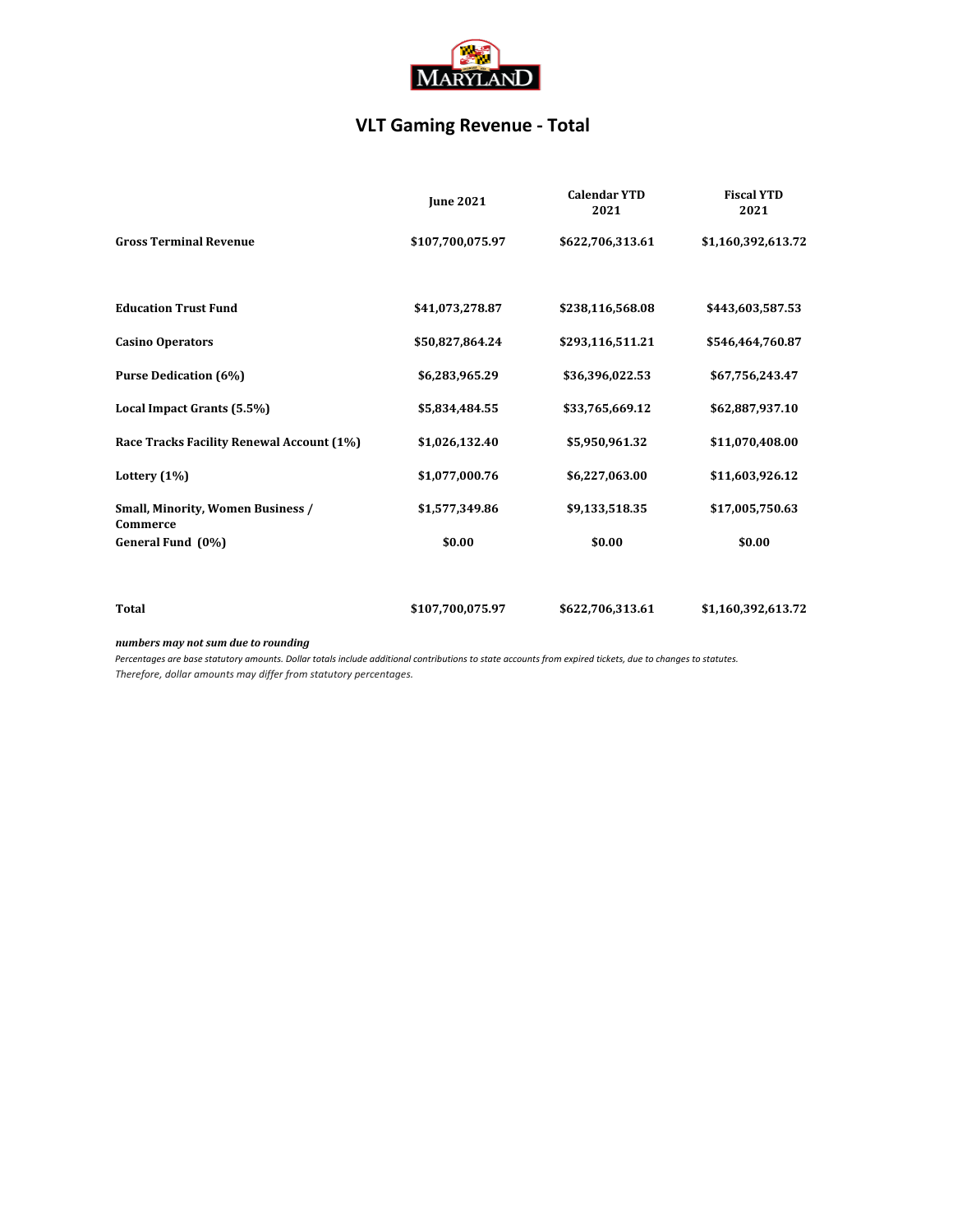

### **Table Game Revenue - Total**

|                                                   | <b>June 2021</b> | <b>Calendar YTD</b><br>2021 | <b>Fiscal YTD</b><br>2021 |
|---------------------------------------------------|------------------|-----------------------------|---------------------------|
| <b>Gross Terminal Revenue</b>                     | \$53,798,051.82  | \$297,443,186.58            | \$585,329,183.38          |
| <b>Non-Banked Games</b>                           | \$3,374,664.00   | \$19,233,305.00             | \$36,396,403.00           |
| <b>Banked Games</b>                               | \$50,423,387.82  | \$278,209,881.58            | \$548,932,780.38          |
| <b>Total</b>                                      | \$53,798,051.82  | \$297,443,186.58            | \$585,329,183.38          |
| Education Trust Fund (20%) after 12/8/16<br>(15%) | \$8,069,707.78   | \$44,616,478.04             | \$87,799,377.59           |
| Local Jurisdictions (5%)                          | \$2,689,902.58   | \$14,872,159.28             | \$29,266,459.07           |
| Casino $(80\%)$                                   | \$43,038,441.46  | \$237,954,549.26            | \$468,263,346.71          |
| Total                                             | \$53,798,051.82  | \$297,443,186.58            | \$585,329,183.38          |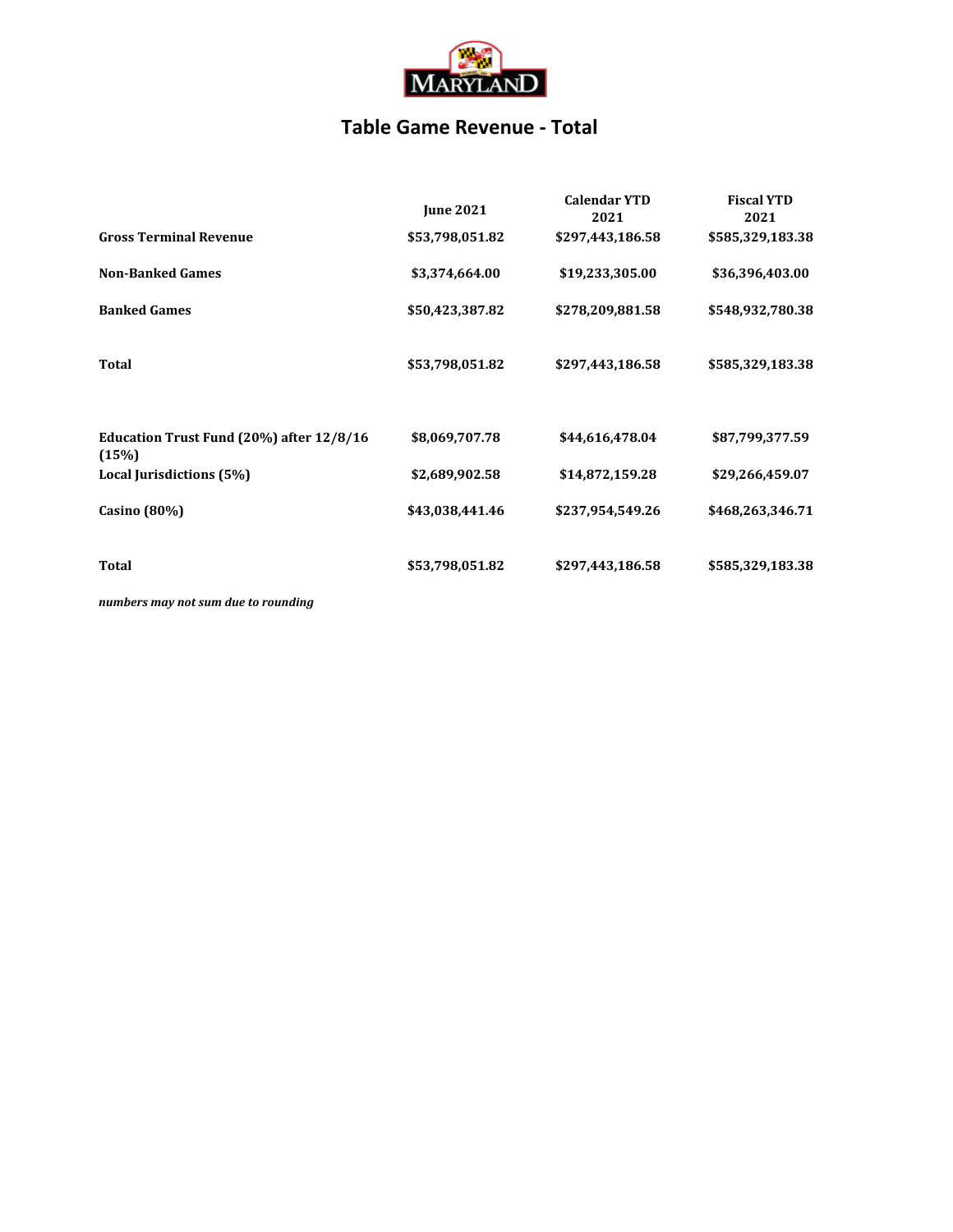

## **VLT Gaming Revenue - MGM National Harbor**

|                                                                            | <b>June 2021</b> | <b>Calendar YTD</b><br>2021 | <b>Fiscal YTD</b><br>2021 |
|----------------------------------------------------------------------------|------------------|-----------------------------|---------------------------|
| <b>Gross Terminal Revenue</b>                                              | \$36,053,104.18  | \$207,181,881.03            | \$386,599,451.22          |
| <b>Education Trust Fund (42.5%)</b><br>before7/1/2020 after (41%)          | \$14,781,772.71  | \$84,944,571.22             | \$158,505,775.01          |
| <b>MGM National Harbor 44%</b>                                             | \$15,863,365.82  | \$91,160,027.65             | \$170,103,758.47          |
| <b>Purse Dedication (6%)</b>                                               | \$2,163,186.25   | \$12,430,912.87             | \$23,195,967.08           |
| Local Impact Grants (5.5%)                                                 | \$1,982,920.73   | \$11,395,003.46             | \$21,262,969.83           |
| <b>Race Tracks Facility Renewal Account</b><br>(1%)                        | \$360,531.04     | \$2,071,818.81              | \$3,865,994.50            |
| Lottery $(1%)$                                                             | \$360,531.07     | \$2,071,818.81              | \$3,865,994.57            |
| <b>Small, Minority, Women Business /</b><br>Commerce after 7/1/2020 (1.5%) | \$540,796.56     | \$3,107,728.21              | \$5,798,991.76            |
| General Fund (0%)                                                          | \$0.00           | \$0.00                      | \$0.00                    |
|                                                                            |                  |                             |                           |
| <b>Total</b>                                                               | \$36,053,104.18  | \$207,181,881.03            | \$386,599,451.22          |

#### *numbers may not sum due to rounding*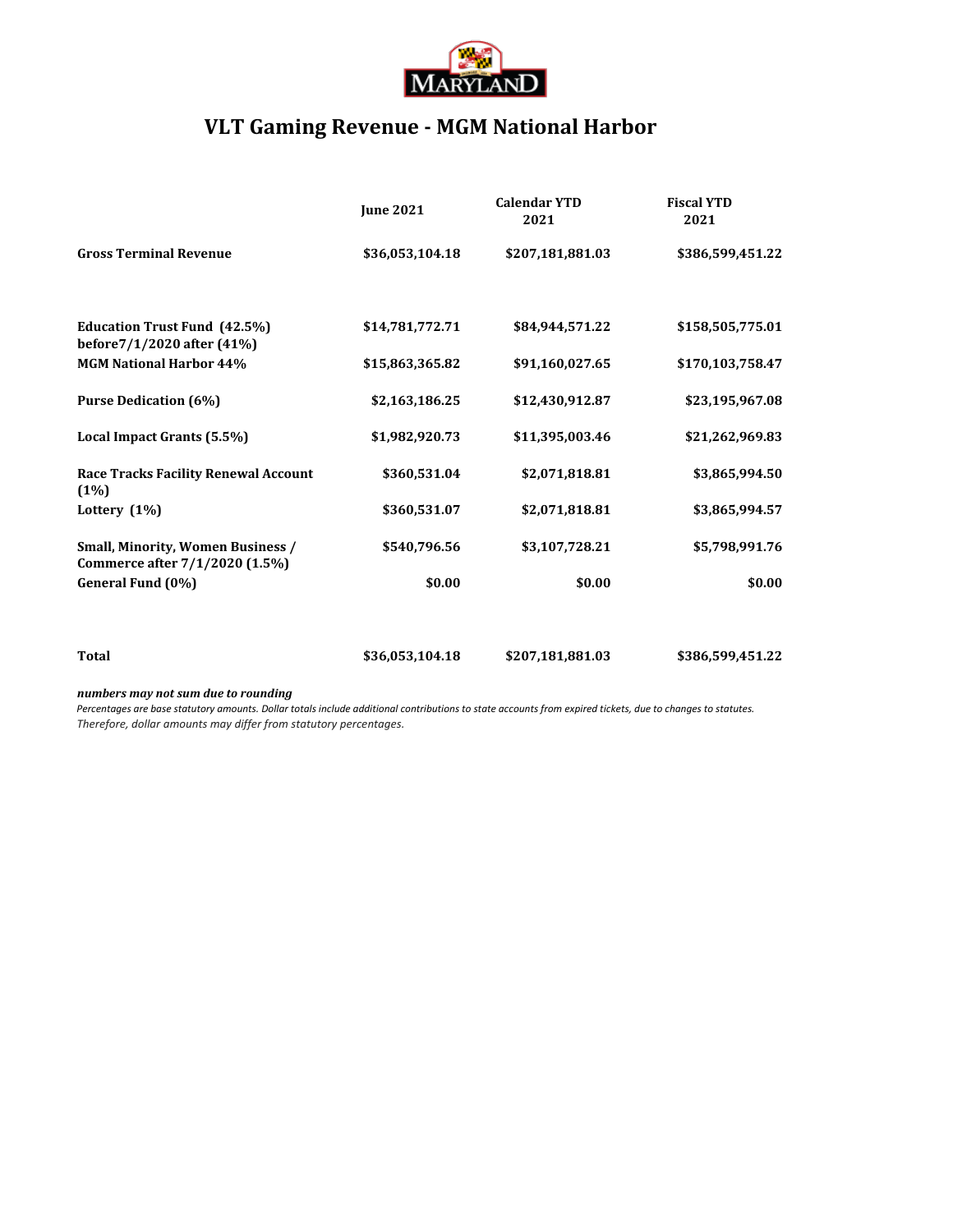

## **VLT Gaming Revenue - Live! Casino & Hotel**

|                                                                   | <b>June 2021</b> | <b>Calendar YTD</b><br>2021 | <b>Fiscal YTD</b><br>2021 |
|-------------------------------------------------------------------|------------------|-----------------------------|---------------------------|
| <b>Gross Terminal Revenue</b>                                     | \$40,337,345.85  | \$235,566,599.32            | \$432,650,090.21          |
| <b>Education Trust Fund (37.5%)</b><br>before7/1/2020 after (36%) | \$14,521,444.51  | \$84,803,975.75             | \$155,754,032.46          |
| Live! Casino & Hotel (49%)                                        | \$19,765,299.49  | \$115,427,633.71            | \$211,998,544.18          |
| <b>Purse Dedication (6%)</b>                                      | \$2,420,240.75   | \$14,133,995.96             | \$25,959,005.40           |
| Local Impact Grants (5.5%)                                        | \$2,218,554.02   | \$12,956,162.96             | \$23,795,754.96           |
| <b>Race Tracks Facility Renewal</b><br>Account (1%)               | \$403,373.46     | \$2,355,665.98              | \$4,326,500.89            |
| Lottery $(1%)$                                                    | \$403,373.43     | \$2,355,665.96              | \$4,326,500.96            |
| <b>Small, Minority, Women</b><br><b>Business / Commerce after</b> | \$605,060.19     | \$3,533,499.00              | \$6,489,751.36            |
| General Fund (0%)                                                 | \$0.00           | \$0.00                      | \$0.00                    |
| Total                                                             | \$40,337,345.85  | \$235,566,599.32            | \$432,650,090.21          |

#### *numbers may not sum due to rounding*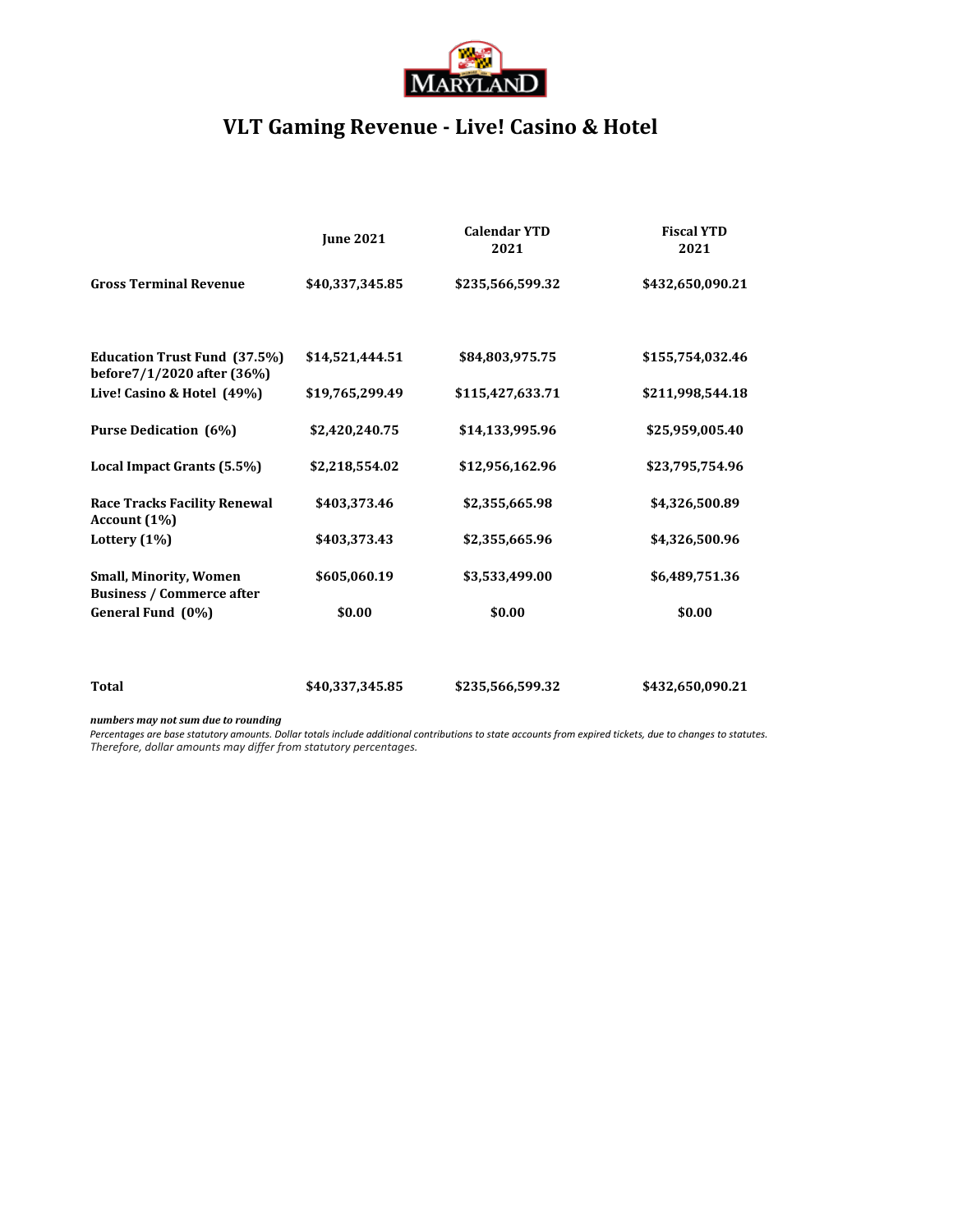

# **VLT Gaming Revenue - Horseshoe**

|                                                                            | <b>June 2021</b> | <b>Calendar YTD</b><br>2021 | <b>Fiscal YTD</b><br>2021 |
|----------------------------------------------------------------------------|------------------|-----------------------------|---------------------------|
| <b>Gross Terminal Revenue</b>                                              | \$11,641,746.99  | \$72,293,280.99             | \$137,392,898.41          |
| <b>Education Trust Fund (40.5%)</b><br>before7/1/2020 after (39%)          | \$4,540,281.33   | \$28,194,379.59             | \$53,583,230.39           |
| Horshoe Casino 46%                                                         | \$5,355,203.61   | \$33,254,909.29             | \$63,200,733.32           |
| <b>Purse Dedication (6%)</b>                                               | \$698,504.82     | \$4,337,596.86              | \$8,243,573.90            |
| Local Impact Grants (5.5%)                                                 | \$640,296.08     | \$3,976,130.44              | \$7,556,609.40            |
| <b>Race Tracks Facility Renewal Account</b><br>(1%)                        | \$116,417.47     | \$722,932.80                | \$1,373,928.96            |
| Lottery $(1%)$                                                             | \$116,417.48     | \$722,932.79                | \$1,373,928.94            |
| <b>Small, Minority, Women Business /</b><br>Commerce after 7/1/2020 (1.5%) | \$174,626.20     | \$1,084,399.22              | \$2,060,893.50            |
| General Fund (0%)                                                          | \$0.00           | \$0.00                      | \$0.00                    |
|                                                                            |                  |                             |                           |
| <b>Total</b>                                                               | \$11,641,746.99  | \$72,293,280.99             | \$137,392,898.41          |

#### *numbers may not sum due to rounding*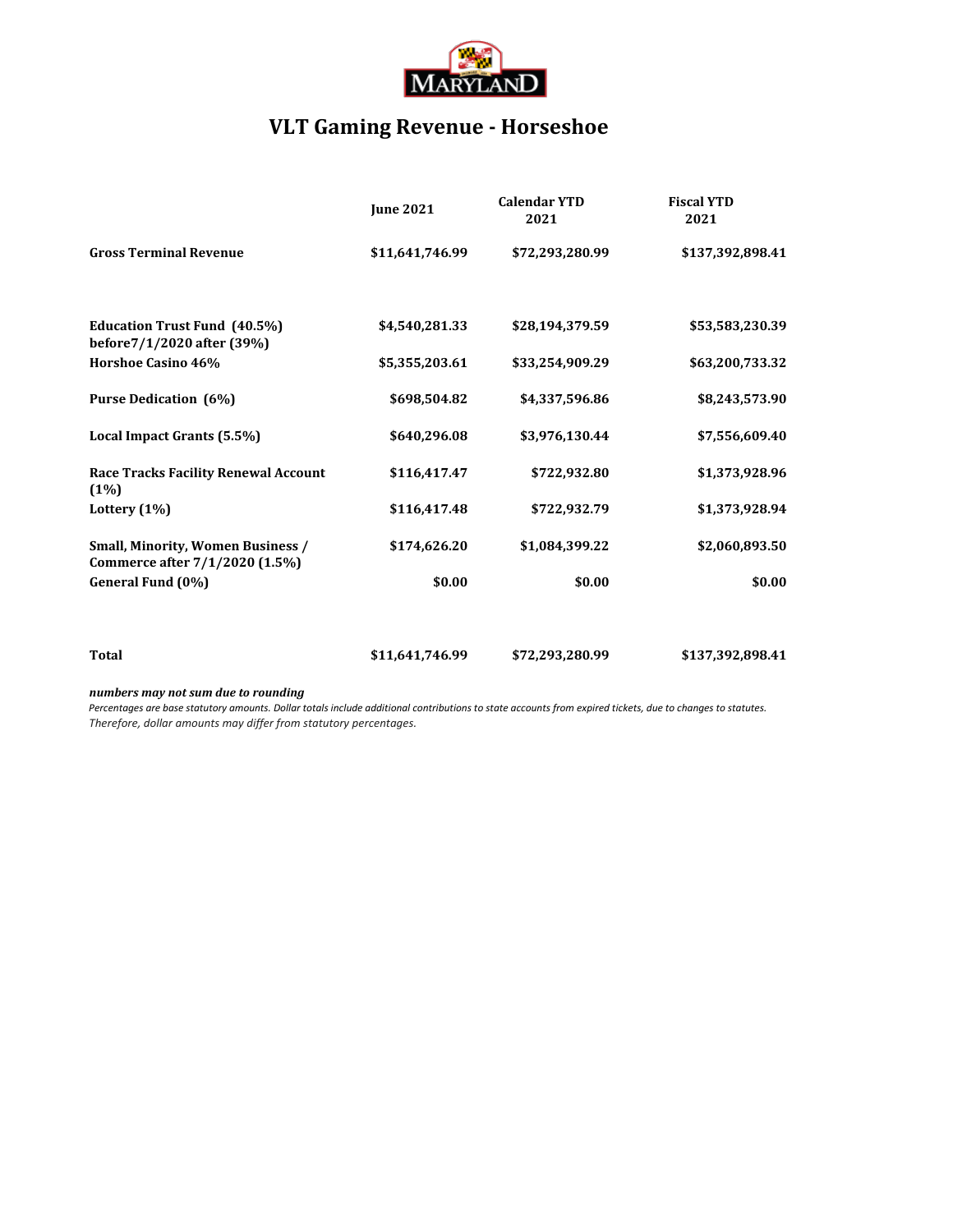

### **VLT Gaming Revenue - Ocean Downs Casino**

|                                                                     | <b>Iune2021</b> | <b>Calendar YTD</b><br>2021 | <b>Fiscal YTD</b><br>2021 |
|---------------------------------------------------------------------|-----------------|-----------------------------|---------------------------|
| <b>Gross Terminal Revenue</b>                                       | \$7,894,906.68  | \$39,190,195.45             | \$74,966,263.59           |
|                                                                     |                 |                             |                           |
| <b>Education Trust Fund (33.5%)</b><br>before7/1/2020 after (32%)   | \$2,526,370.14  | \$12,540,862.55             | \$23,989,204.35           |
| Ocean Downs Casino (53%)                                            | \$4,184,300.55  | \$20,770,803.64             | \$39,732,119.79           |
| <b>Purse Dedication (6%)</b>                                        | \$473,694.40    | \$2,351,411.72              | \$4,497,975.81            |
| Local Impact Grants (5.5%)                                          | \$434,219.87    | \$2,155,460.77              | \$4,123,144.52            |
| <b>Race Tracks Facility Renewal Account</b><br>(1%)                 | \$78,949.07     | \$391,901.97                | \$749,662.65              |
| Lottery $(1%)$                                                      | \$78,949.05     | \$391,901.88                | \$749,662.52              |
| Small, Minority, Women Business /<br>Commerce after 7/1/2020 (1.5%) | \$118,423.60    | \$587,852.92                | \$1,124,493.95            |
| General Fund (0%)                                                   | \$0.00          | \$0.00                      | \$0.00                    |
|                                                                     | \$7,894,906.68  |                             |                           |
| Total                                                               |                 | \$39,190,195.45             | \$74,966,263.59           |

#### *numbers may not sum due to rounding*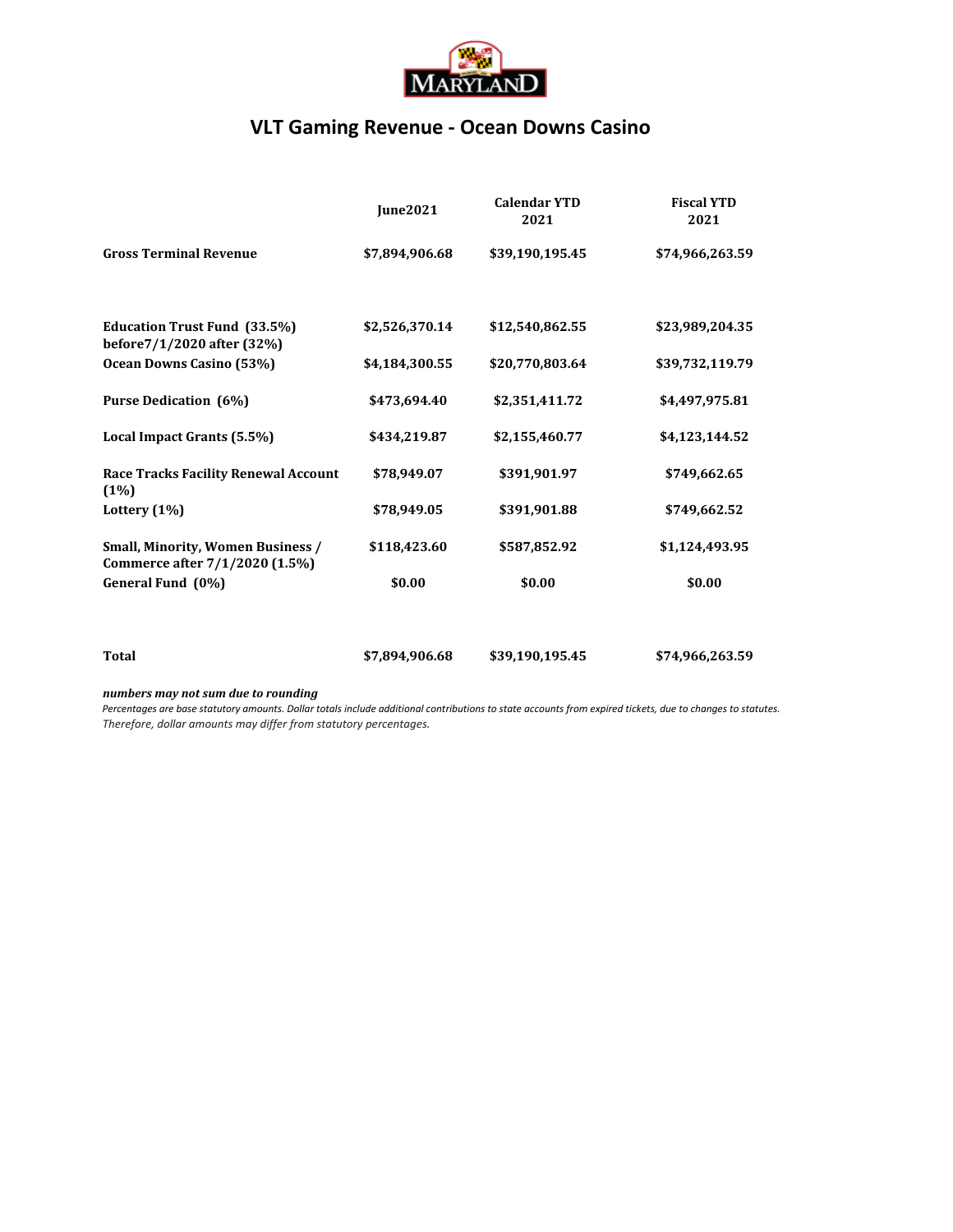

# **VLT Gaming Revenue - Hollywood Casino Perryville**

|                                                                   | <b>June 2021</b> | <b>Calendar YTD</b><br>2021 | <b>Fiscal YTD</b><br>2021 |
|-------------------------------------------------------------------|------------------|-----------------------------|---------------------------|
| <b>Gross Terminal Revenue</b>                                     | \$6,686,136.11   | \$40,864,177.16             | \$75,432,100.30           |
| <b>Education Trust Fund (47.5%)</b><br>before7/1/2020 after (46%) | \$3,075,622.61   | \$18,797,521.49             | \$34,698,766.13           |
| Hollywood Casino (39%)                                            | \$2,607,593.08   | \$15,937,029.13             | \$29,418,519.12           |
| <b>Purse Dedication (6%)</b>                                      | \$401,168.17     | \$2,451,850.64              | \$4,525,926.04            |
| Local Impact Grants (5.5%)                                        | \$367,737.49     | \$2,247,529.75              | \$4,148,765.52            |
| <b>Race Tracks Facility Renewal</b><br>Account (1%)               | \$66,861.36      | \$408,641.76                | \$754,321.00              |
| Lottery $(1\%)$                                                   | \$66,861.36      | \$408,641.74                | \$754,321.01              |
| <b>Small, Minority, Women</b><br><b>Business / Commerce after</b> | \$100,292.04     | \$612,962.65                | \$1,131,481.48            |
| General Fund (0%)                                                 | \$0.00           | \$0.00                      | \$0.00                    |
| <b>Total</b>                                                      | \$6,686,136.11   | \$40,864,177.16             | \$75,432,100.30           |
| numbers may not sum due to rounding                               |                  |                             |                           |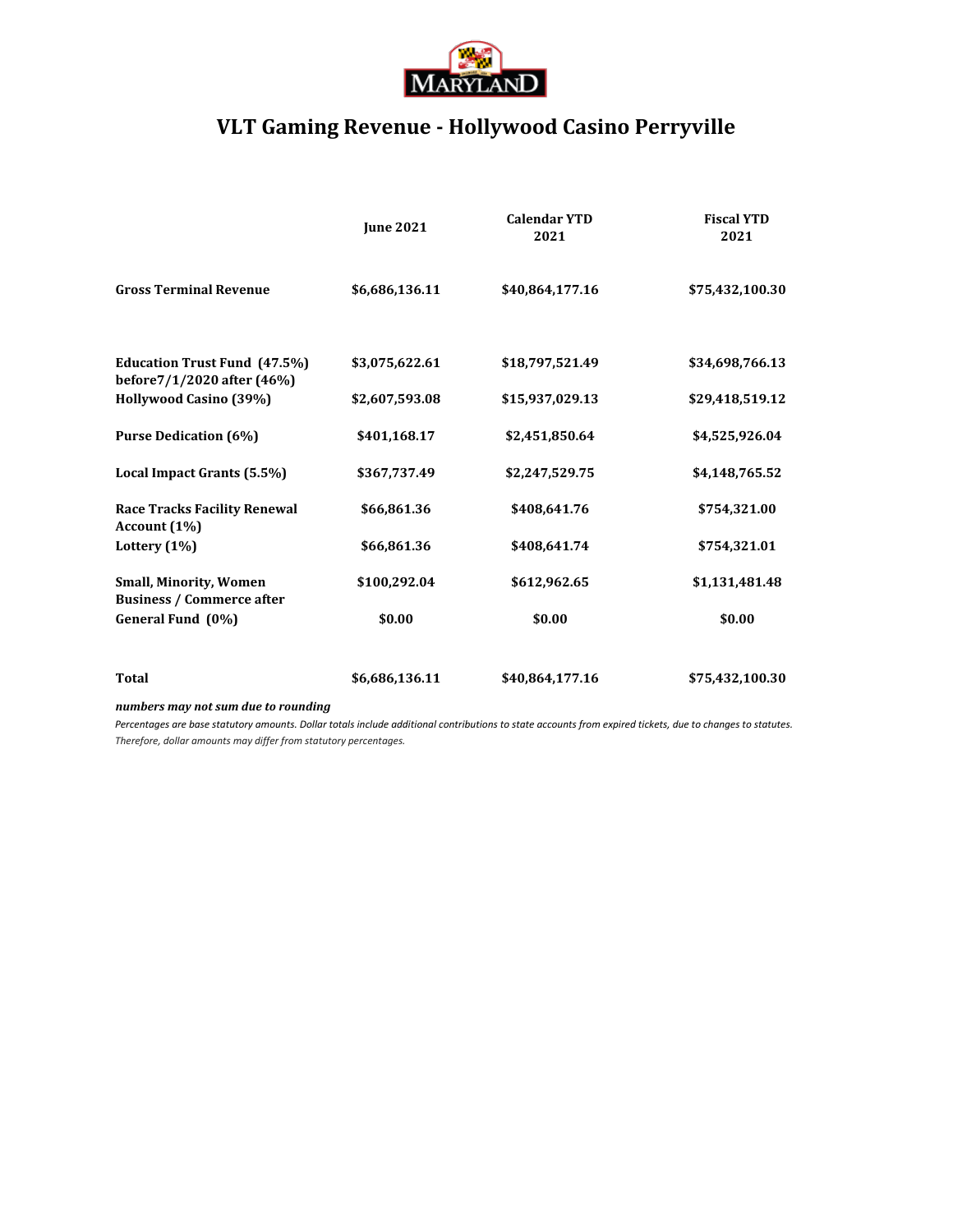

# **VLT Gaming Revenue - Rocky Gap Resort Casino**

|                                                                            | <b>June 2021</b> | <b>Calendar YTD</b><br>2021 | <b>Fiscal YTD</b><br>2021 |
|----------------------------------------------------------------------------|------------------|-----------------------------|---------------------------|
| <b>Gross Terminal Revenue</b>                                              | \$5,086,836.16   | \$27,610,179.66             | \$53,351,809.99           |
| <b>Education Trust Fund (32.75%)</b><br>before7/1/2020 after (32%)         | \$1,627,787.57   | \$8,835,257.48              | \$17,072,579.19           |
| Rocky Gap Resort Casino (60%)                                              | \$3,052,101.69   | \$16,566,107.79             | \$32,011,085.99           |
| <b>Purse Dedication (2.5%)</b>                                             | \$127,170.90     | \$690,254.48                | \$1,333,795.24            |
| Local Impact Grants (3.75%)                                                | \$190,756.36     | \$1,035,381.74              | \$2,000,692.87            |
| Race Tracks Facility Renewal Account (1.5%<br>of expired tickets only)     | \$0.00           | \$0.00                      | \$0.00                    |
| Lottery (1%)                                                               | \$50,868.37      | \$276,101.82                | \$533,518.12              |
| <b>Small, Minority, Women Business /</b><br>Commerce after 7/1/2020 (.75%) | \$38,151.27      | \$207,076.35                | \$400,138.58              |
| General Fund (0%)                                                          | \$0.00           | \$0.00                      | \$0.00                    |
|                                                                            |                  |                             |                           |
| <b>Total</b>                                                               | \$5,086,836.16   | \$27,610,179.66             | \$53,351,809.99           |
| secondo ana secondo e a tradición do actual de actual de a                 |                  |                             |                           |

*numbers may not sum due to rounding*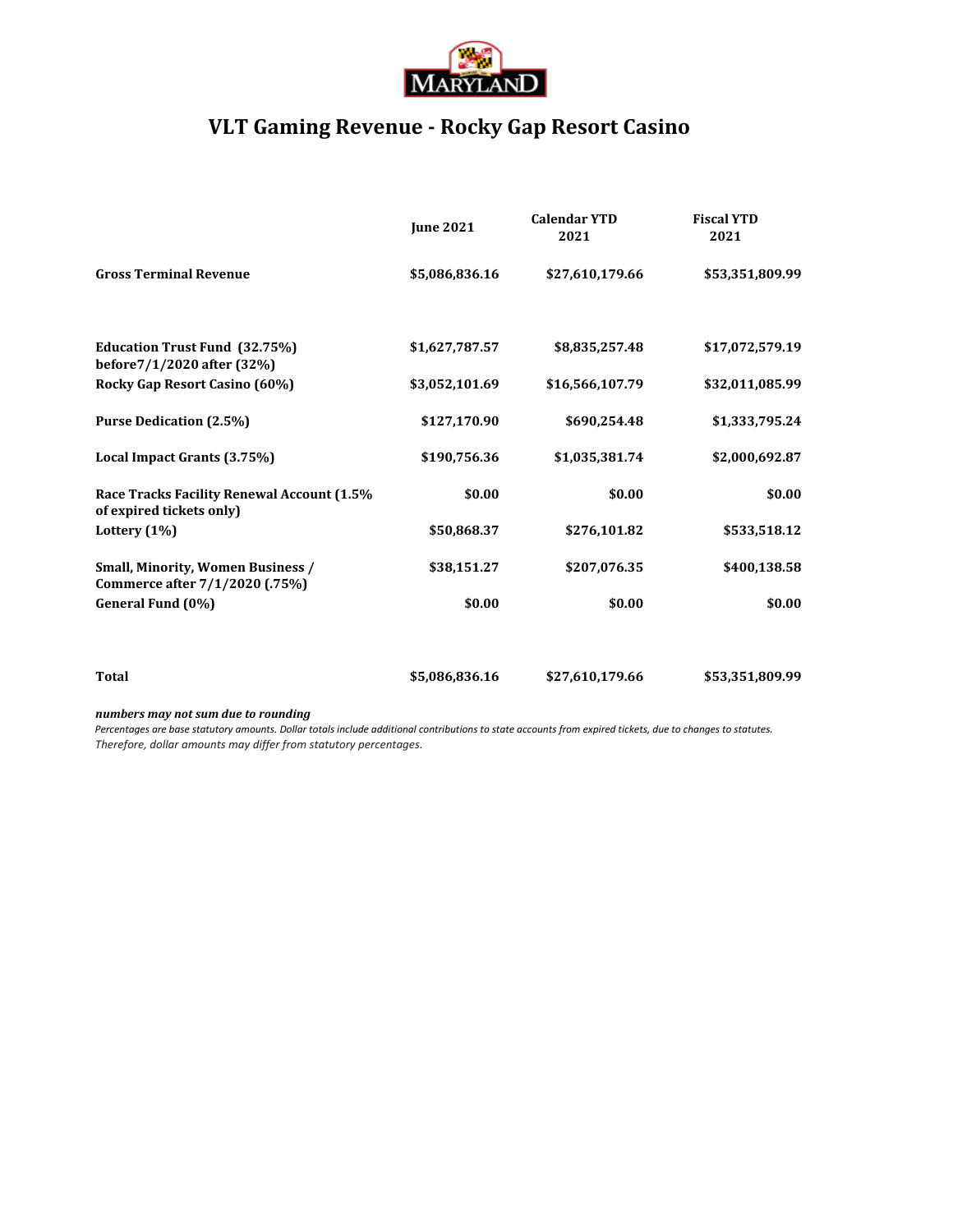

## **Table Games Revenue - MGM National Harbor**

|                                   | <b>June 2021</b> | <b>Calendar YTD</b><br>2021 | <b>Fiscal YTD</b><br>2021 |
|-----------------------------------|------------------|-----------------------------|---------------------------|
| <b>Gross Terminal Revenue</b>     | \$27,645,899.57  | \$155,104,363.21            | \$305,639,860.31          |
| <b>Non-Banked Games</b>           | \$1,586,315.00   | \$8,856,802.00              | \$16,804,601.00           |
| <b>Banked Games</b>               | \$26,059,584.57  | \$146,247,561.21            | \$288,835,259.31          |
| <b>Total</b>                      | \$27,645,899.57  | \$155,104,363.21            | \$305,639,860.31          |
|                                   |                  |                             |                           |
| <b>Education Trust Fund (15%)</b> | \$4,146,884.94   | \$23,265,654.49             | \$45,845,979.06           |
| Local Jurisdictions (5%)          | \$1,382,294.97   | \$7,755,218.15              | \$15,281,993.00           |
| <b>MGM National Harbor (80%)</b>  | \$22,116,719.66  | \$124,083,490.57            | \$244,511,888.25          |
|                                   |                  |                             |                           |
| Total                             | \$27,645,899.57  | \$155,104,363.21            | \$305,639,860.31          |
|                                   |                  |                             |                           |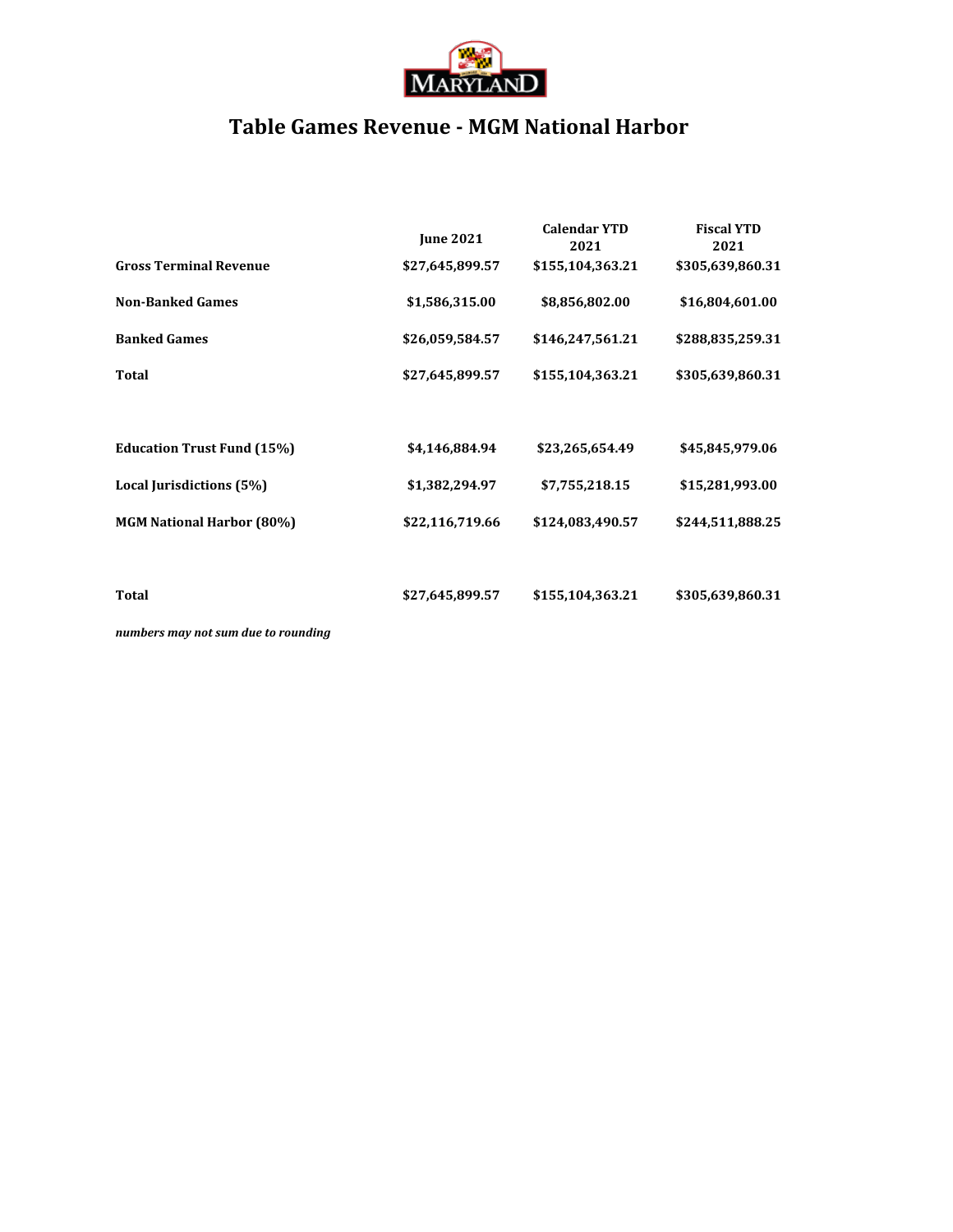

## **Table Games Revenue - Live! Casino & Hotel**

|                                                          | <b>June 2021</b> | <b>Calendar YTD</b><br>2021 | <b>Fiscal YTD</b><br>2021 |
|----------------------------------------------------------|------------------|-----------------------------|---------------------------|
| <b>Gross Terminal Revenue</b>                            | \$18,135,834.14  | \$96,370,013.46             | \$189,848,086.23          |
| <b>Non-Banked Games</b>                                  | \$1,315,267.00   | \$7,579,781.00              | \$15,223,256.00           |
| <b>Banked Games</b>                                      | \$16,820,567.14  | \$88,790,232.46             | \$174,624,830.23          |
| <b>Total</b>                                             | \$18,135,834.14  | \$96,370,013.46             | \$189,848,086.23          |
|                                                          |                  |                             |                           |
| <b>Education Trust Fund (20%) after</b><br>12/8/16 (15%) | \$2,720,375.12   | \$14,455,502.02             | \$28,477,212.94           |
| Local Jurisdictions (5%)                                 | \$906,791.71     | \$4,818,500.68              | \$9,492,404.30            |
| Live! Casino & Hotel (80%)                               | \$14,508,667.31  | \$77,096,010.76             | \$151,878,468.99          |
|                                                          |                  |                             |                           |
| Total                                                    | \$18,135,834.14  | \$96,370,013.46             | \$189,848,086.23          |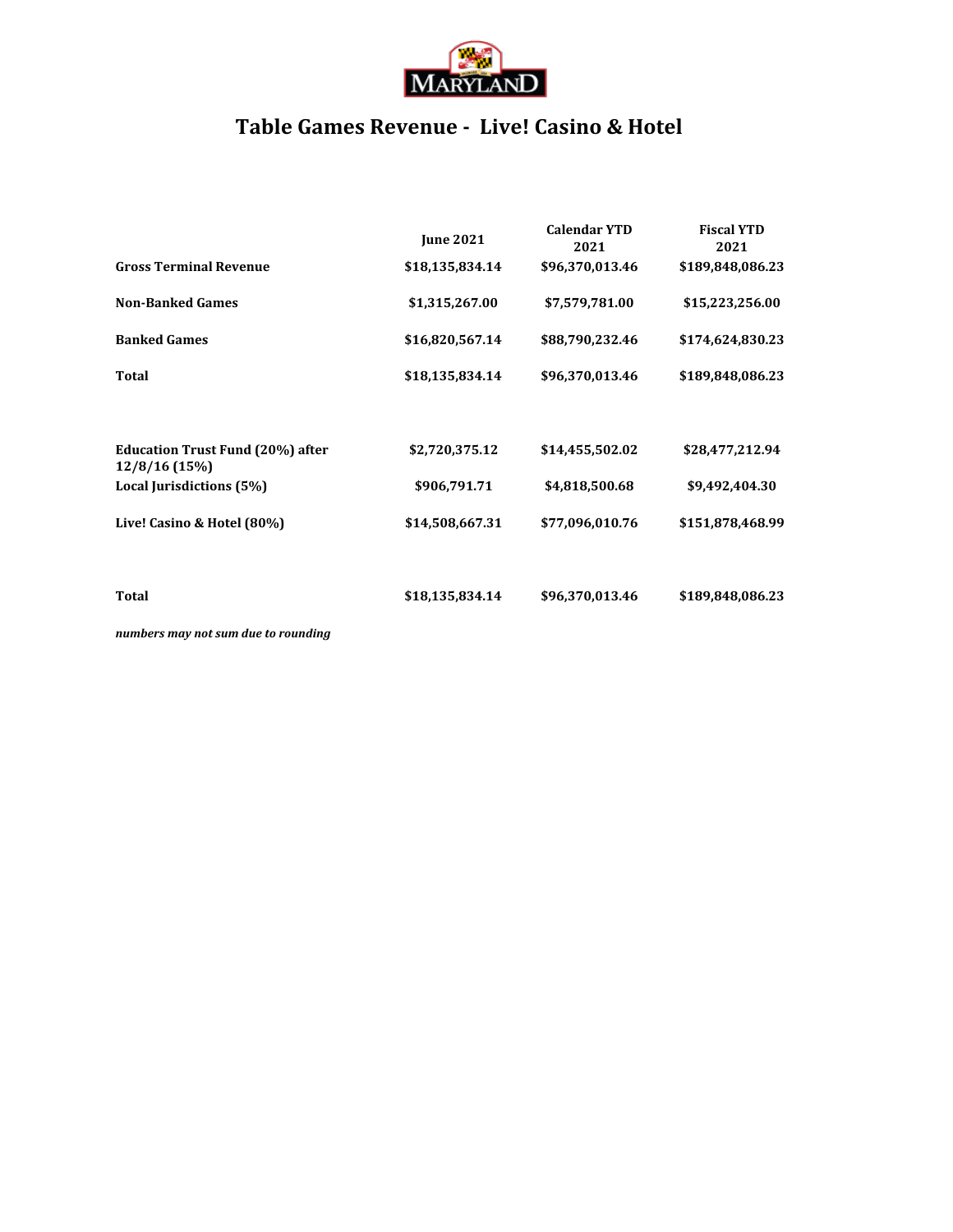

## **Table Games Revenue - Horseshoe Casino**

| <b>Gross Terminal Revenue</b>                     | <b>June 2021</b><br>\$5,373,172.36 | <b>Calendar YTD</b><br>2021<br>\$31,777,540.11 | <b>Fiscal YTD</b><br>2021<br>\$62,230,001.79 |
|---------------------------------------------------|------------------------------------|------------------------------------------------|----------------------------------------------|
| <b>Non-Banked Games</b>                           | \$363,450.00                       | \$2,119,791.00                                 | \$3,240,759.00                               |
| <b>Banked Games</b>                               | \$5,009,722.36                     | \$29,657,749.11                                | \$58,989,242.79                              |
| Total                                             | \$5,373,172.36                     | \$31,777,540.11                                | \$62,230,001.79                              |
| Education Trust Fund (20%) after 12/8/16<br>(15%) | \$805,975.85                       | \$4,766,631.01                                 | \$9,334,500.25                               |
| Local Jurisdictions (5%)                          | \$268,658.62                       | \$1,588,877.01                                 | \$3,111,500.11                               |
| Horseshoe Casino (80%)                            | \$4,298,537.89                     | \$25,422,032.09                                | \$49,784,001.43                              |
| Total                                             | \$5,373,172.36                     | \$31,777,540.11                                | \$62,230,001.79                              |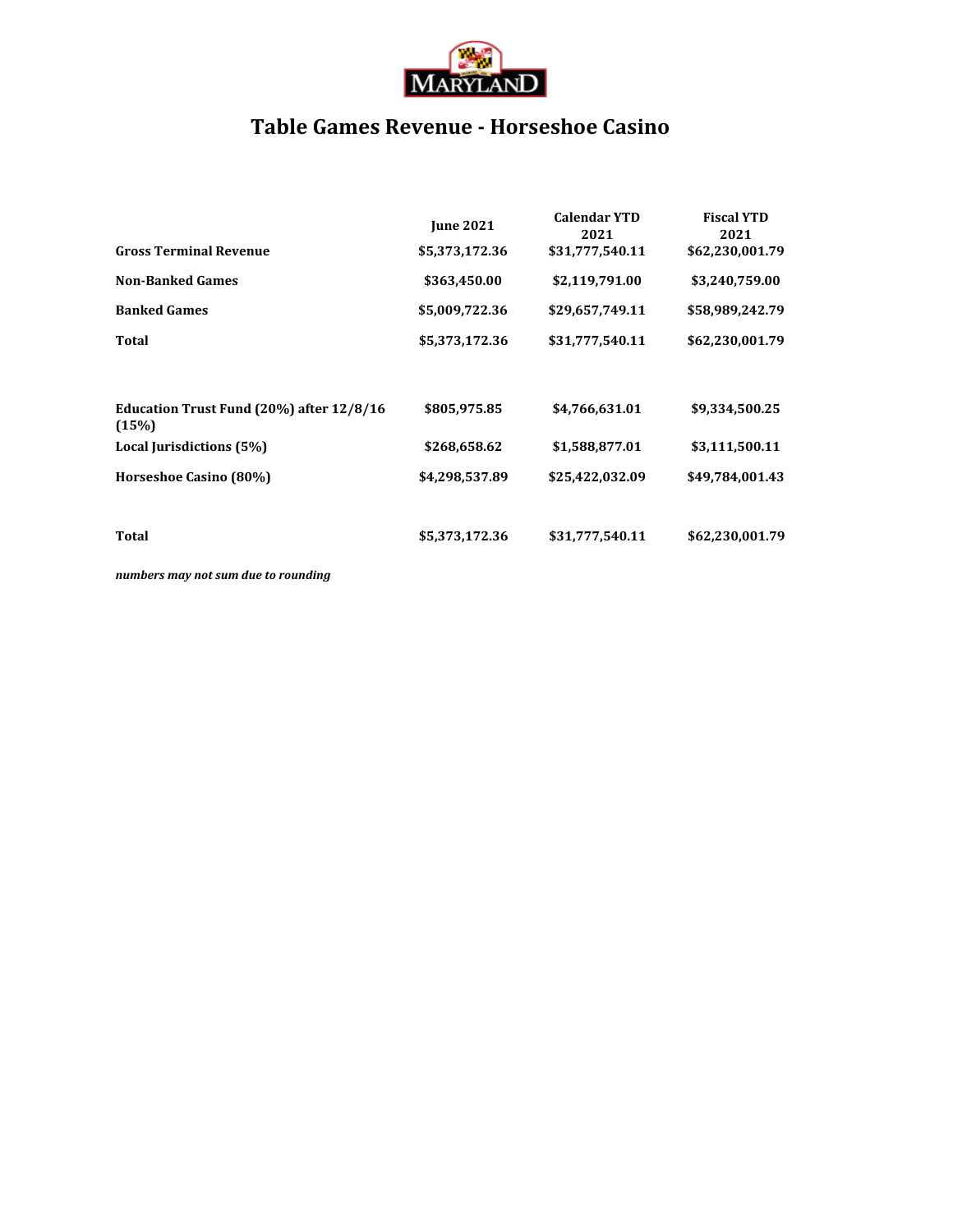

### **Table Game Revenue - Ocean Downs Casino**

|                                                   | <b>June 2021</b> | <b>Calendar YTD</b><br>2021 | <b>Fiscal YTD</b><br>2021 |
|---------------------------------------------------|------------------|-----------------------------|---------------------------|
| <b>Gross Terminal Revenue</b>                     | \$949,582.00     | \$4,924,121.00              | \$9,361,392.50            |
|                                                   | \$0.00           | \$0.00                      | \$0.00                    |
| <b>Non-Banked Games</b>                           |                  |                             |                           |
|                                                   | \$949,582.00     | \$4,924,121.00              | \$9,361,392.50            |
| <b>Banked Games</b>                               |                  |                             |                           |
| Total                                             | \$949,582.00     | \$4,924,121.00              | \$9,361,392.50            |
| Education Trust Fund (20%) after 12/8/16<br>(15%) | \$142,437.30     | \$738,618.16                | \$1,404,208.90            |
| Local Jurisdictions (5%)                          | \$47,479.10      | \$246,206.04                | \$468,069.60              |
| Ocean Downs Casino (80%)                          | \$759,665.60     | \$3,939,296.80              | \$7,489,114.00            |
| <b>Total</b>                                      | \$949,582.00     | \$4,924,121.00              | \$9,361,392.50            |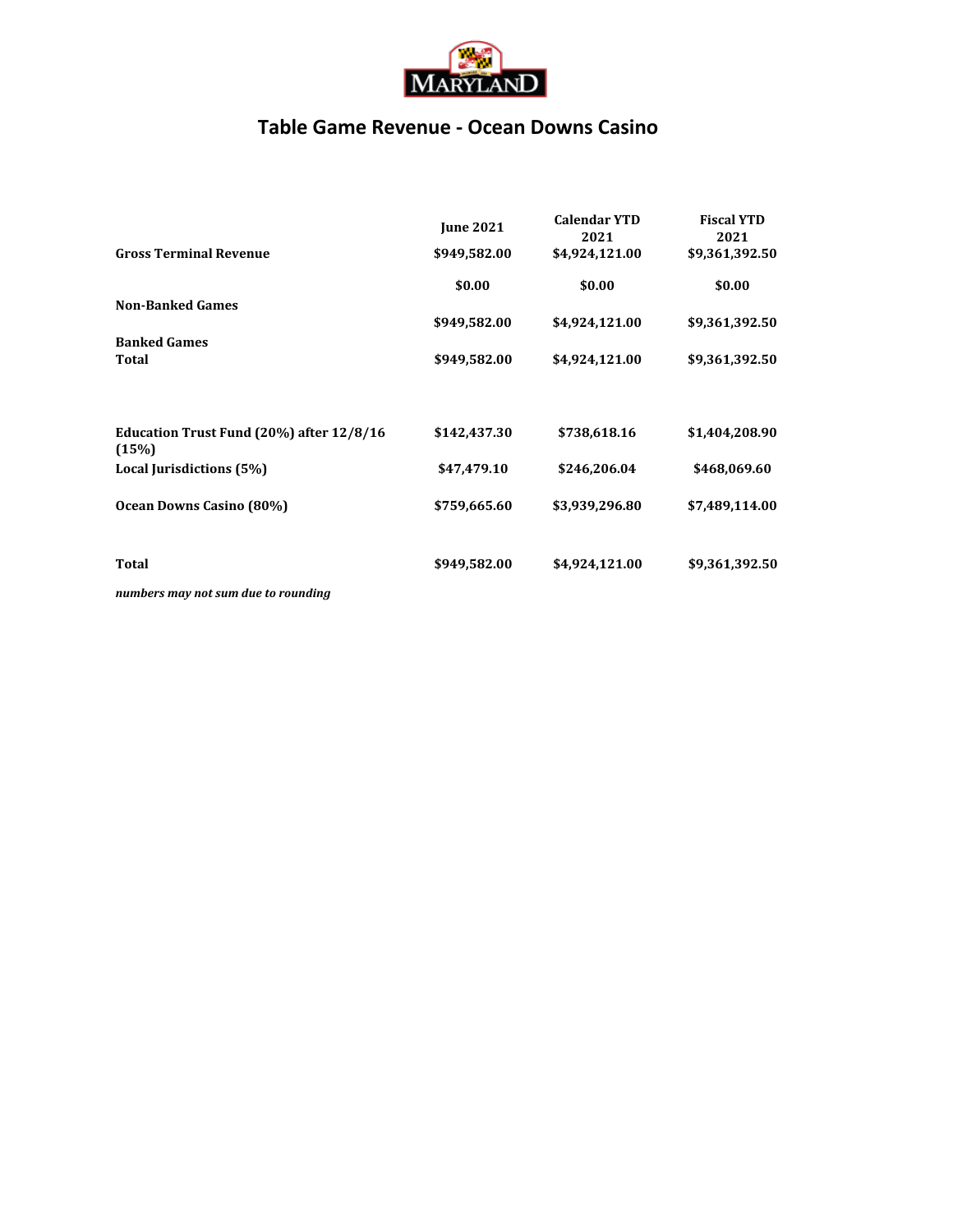

# **Table Game Revenue - Hollywood Casino Perryville**

|                                                   | <b>June 2021</b> | <b>Calendar YTD</b><br>2021 | <b>Fiscal YTD</b><br>2021 |
|---------------------------------------------------|------------------|-----------------------------|---------------------------|
| <b>Gross Terminal Revenue</b>                     | \$1,024,728.50   | \$5,651,272.50              | \$11,058,484.50           |
| <b>Non-Banked Games</b>                           | \$109,632.00     | \$676,931.00                | \$1,127,787.00            |
| <b>Banked Games</b>                               | \$915,096.50     | \$4,974,341.50              | \$9,930,697.50            |
| <b>Total</b>                                      | \$1,024,728.50   | \$5,651,272.50              | \$11,058,484.50           |
| Education Trust Fund (20%) after 12/8/16<br>(15%) | \$153,709.28     | \$847,690.90                | \$1,658,772.71            |
| Local Jurisdictions (5%)                          | \$51,236.42      | \$282,563.60                | \$552,924.19              |
| Hollywood Casino (80%)                            | \$819,782.80     | \$4,521,018.00              | \$8,846,787.60            |
| Total                                             | \$1,024,728.50   | \$5,651,272.50              | \$11,058,484.50           |